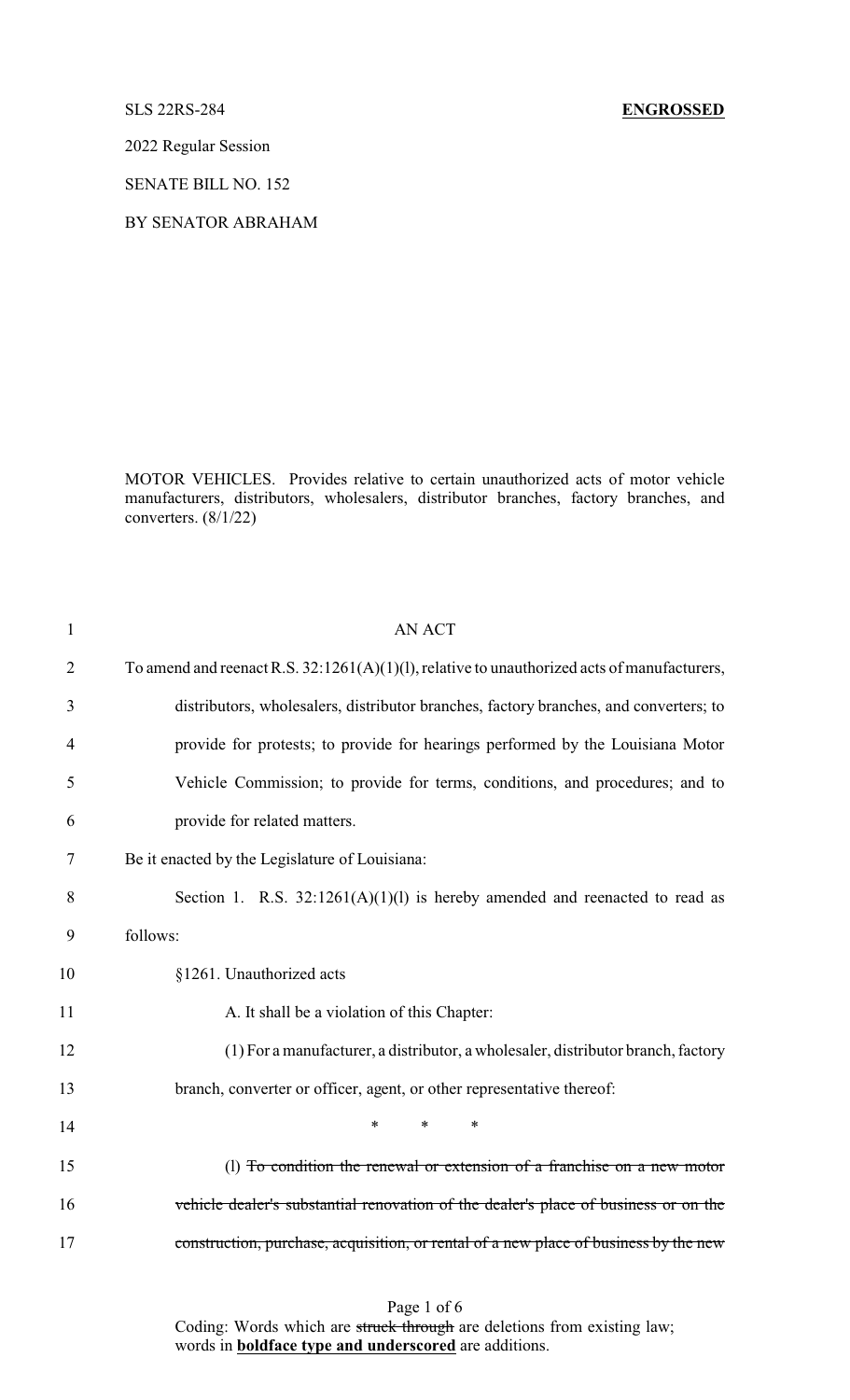| $\mathbf{1}$   | motor vehicle dealer, unless the manufacturer has advised the new motor vehicle          |
|----------------|------------------------------------------------------------------------------------------|
| $\overline{2}$ | dealer in writing of its intent to impose such a condition within a reasonable time      |
| 3              | prior to the effective date of the proposed date of renewal or extension, but in no case |
| 4              | less than one hundred eighty days, and provided the manufacturer demonstrates the        |
| 5              | need for such demand in view of the need to service the public and the economic          |
| 6              | conditions existing in the motor vehicle industry at the time such action would be       |
| 7              | required of the new motor vehicle dealer. As part of any such condition the              |
| 8              | manufacturer shall agree, in writing, to supply the dealer with an adequate supply       |
| 9              | and marketable model mix of motor vehicles to meet the sales levels necessary to         |
| 10             | support the increased overhead incurred by the dealer by reason of such renovation,      |
| 11             | construction, purchase, or rental of a new place of business.                            |
| 12             | (i) To condition the renewal or extension of a franchise on a dealer's                   |
| 13             | substantial renovation of a facility or premises if the renovation would be              |
| 14             | unreasonable under the circumstances.                                                    |
| 15             | To require or coerce, or attempt to coerce, a dealer or successor<br>(ii)                |
| 16             | dealer to construct or substantially alter a facility or premises if the                 |
| 17             | construction or alteration would be unreasonable under the circumstances.                |
| 18             | (iii) To require or coerce, or attempt to coerce, a dealer or successor                  |
| 19             | dealer to construct or substantially alter a facility or premises if the same area       |
| 20             | of the facility or premises has been constructed or substantially altered within         |
| 21             | the last ten years and the construction or alteration was required and approved          |
| 22             | by the manufacturer as a part of a facility upgrade program, standard, or                |
| 23             | policy. The provisions of this Item shall not apply to any construction,                 |
| 24             | alteration, or improvement made to comply with any state or federal health or            |
| 25             | safety law, a manufacturer or distributor's health or safety requirement, or to          |
| 26             | accommodate the technology requirements necessary to sell or to service a                |
| 27             | motor vehicle. For the purposes of this Item, "substantially alter" means an             |
| 28             | alteration that substantially impacts the architectural features, characteristics,       |
| 29             | or integrity of a structure or lot. The term shall not include routine maintenance       |

Page 2 of 6 Coding: Words which are struck through are deletions from existing law; words in **boldface type and underscored** are additions.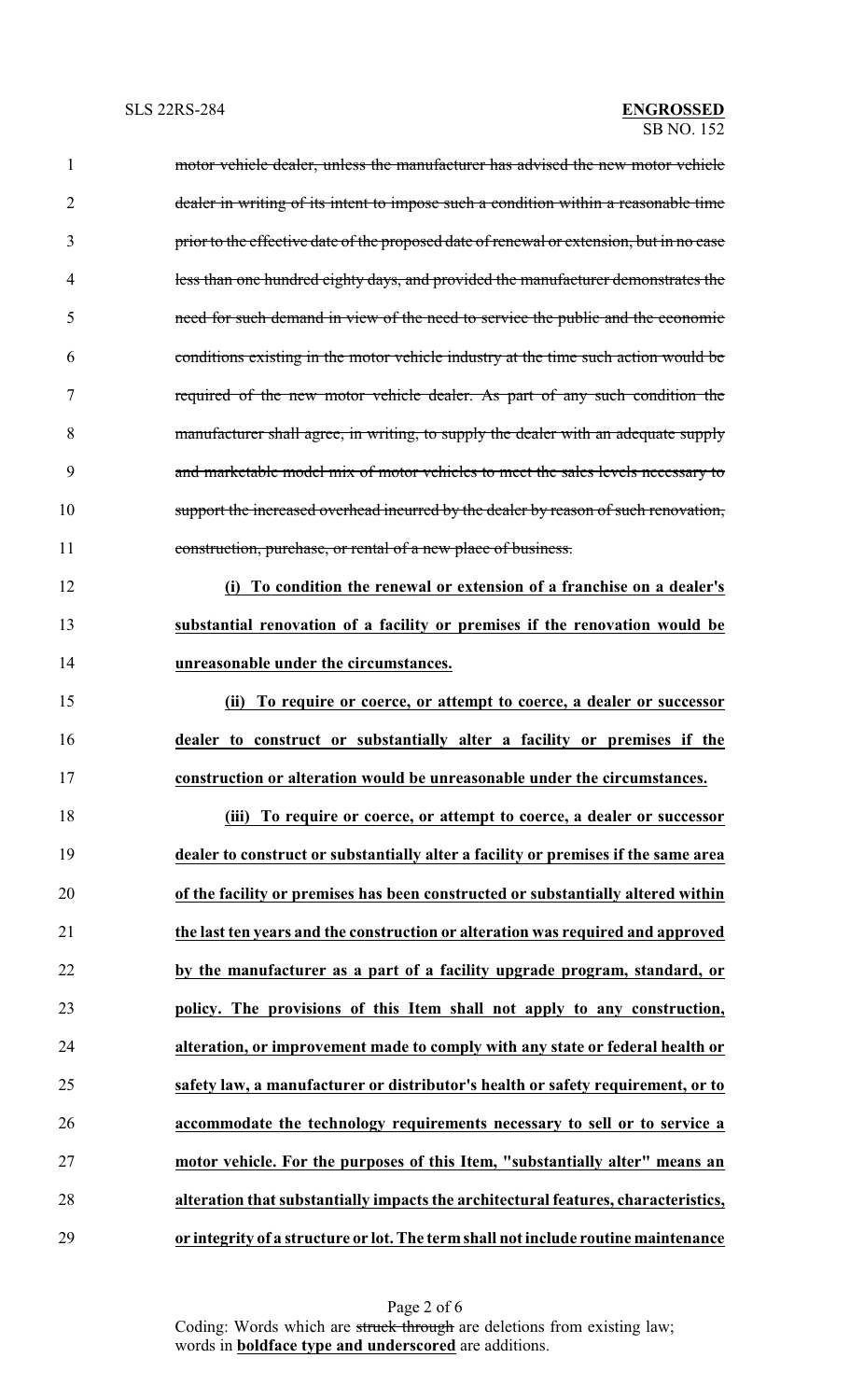**reasonably necessary to maintain a dealership in attractive condition or any item directly protected by federal intellectual property rights of the manufacturer.**

 **(aa) If a facility upgrade program, standard, or policy under which the dealer completed a facility construction or substantial alteration does not contain a specific time period during which the manufacturer or distributor shall provide payments or benefits to a participating dealer, the manufacturer or distributor shall not deny the participating dealer any payment or benefit under the terms of the program, standard, or policy as it existed when the dealer began to perform under the program, standard, or policy for the balance of the ten-yearperiod, regardless of whether the manufacturer's or distributor's program, standard, or policy has been changed or canceled, unless the manufacturer and dealer agree, in writing, to the change in payment or benefit.**

 **(bb) As part of any facility upgrade program, standard, or policy, the manufacturer or distributor shall agree, in writing, to supply the dealer with an adequate supply and marketable model mix of motor vehicles to meet the sales levels necessary to support the increased overhead incurred by the dealer by reason of the facility construction or substantial alteration.**

 **(iv) To require or coerce, or attempt to coerce, a dealer to purchase facility construction or maintenance goods or services for items not trademarked or otherwise directly protected by federal intellectual property rights of the manufacturer from a vendor that is selected, identified, or designated by a manufacturer, distributor, affiliate, or captive finance source when the dealer may obtain facility construction or maintenance goods or services for items not trademarked or otherwise directly protected by federal intellectual property rights of the manufacturer of the same quality, material, and design from a vendor selected by the dealer, provided the dealer obtains prior approval from the manufacturer, distributor, or affiliate, for the use of the dealer's selected vendor. The approval by the manufacturer, distributor, or**

> Page 3 of 6 Coding: Words which are struck through are deletions from existing law; words in **boldface type and underscored** are additions.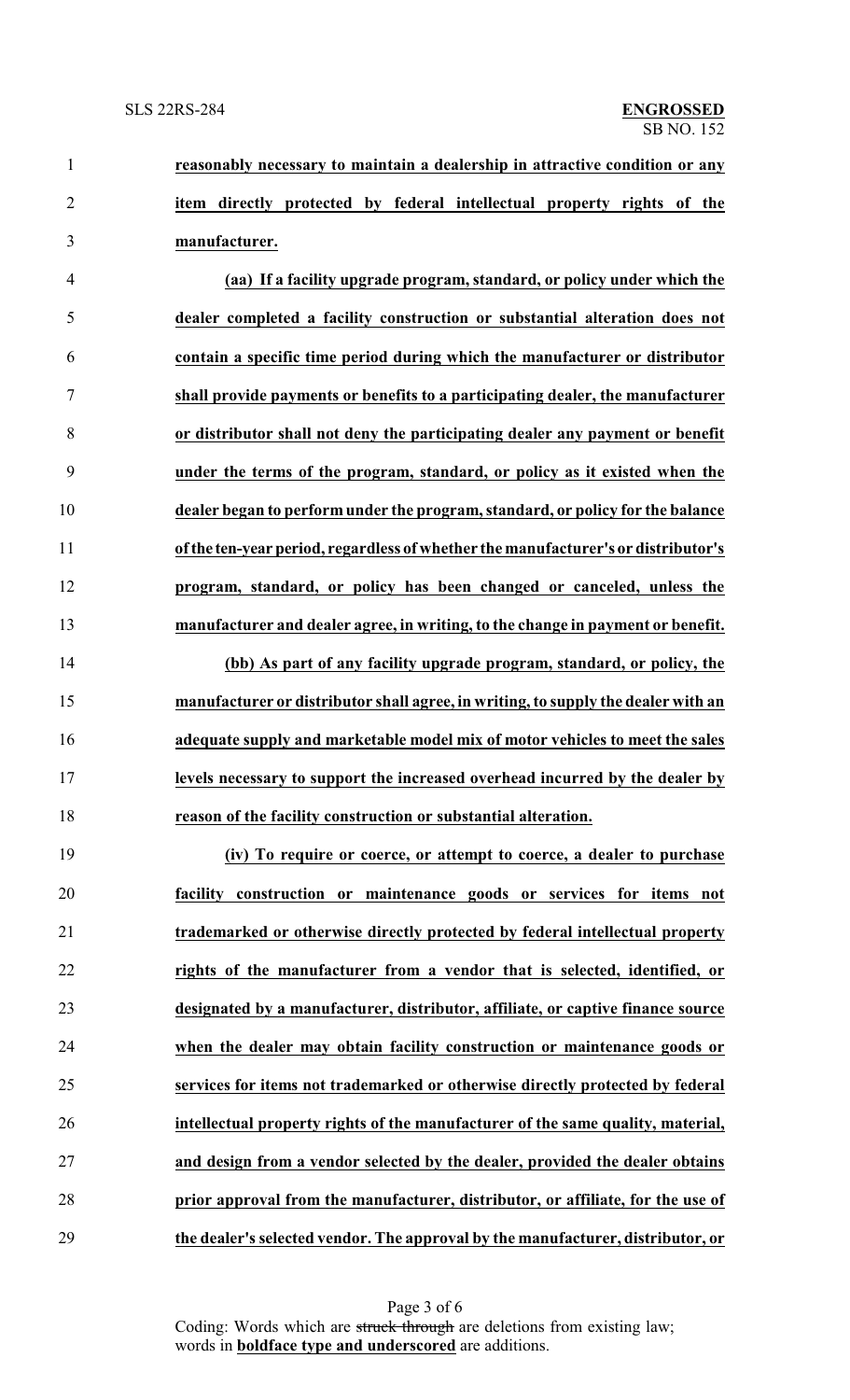**affiliate shall not be unreasonably withheld.**

 **(aa) If the manufacturer, distributor, or affiliate does not approve the vendor chosen by the dealer and claims the vendor cannot supply facility construction or maintenance goods or services for items not trademarked or otherwise directly protected by federal intellectual property rights of the manufacturer that are the same quality, material, and design, the dealer may file a protest with the commission.**

 **(bb) If a protest is filed, the commission shall promptly inform the manufacturer, distributor, affiliate, or captive finance source that a protest has been filed. The commission shall conduct a hearing on the merits of the protest within ninety days following the filing of a response to the protest. The manufacturer, distributor, or affiliate shall bear the burden of proving that the facility construction or maintenance goods or services for items not trademarked or otherwise directly protected by federal intellectual property rights of the manufacturer chosen by the dealer are not of the same quality, material, or design to those required by the manufacturer, distributor, or affiliate.**

 **(cc) For the purposes of this Item, "goods" shall include signs or sign components to be purchased or leased by the dealer that are not trademarked or otherwise directly protected by the federal intellectual property rights of the manufacturer or distributor. The term shall not include moveable displays, brochures, and promotional materials containing material subject to the intellectual property rights of a manufacturer or distributor, special tools as reasonably required by the manufacturer, or parts to be used in repairs under warranty or recall obligations of a manufacturer or distributor.**

 $*$  \* \* \*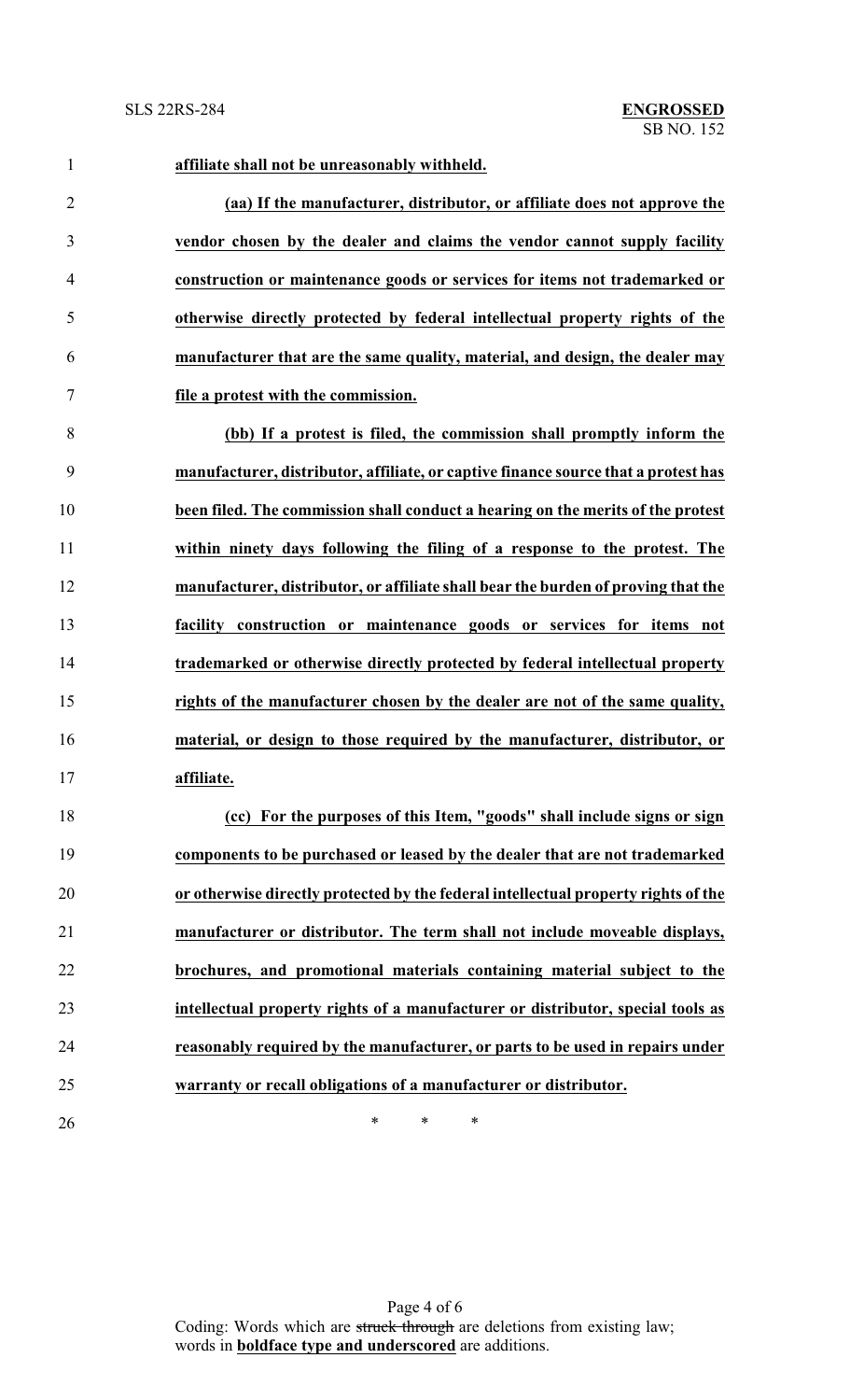The original instrument was prepared by Michelle D. Ridge. The following digest, which does not constitute a part of the legislative instrument, was prepared by Xavier Alexander.

SB 152 Engrossed 2022 Regular Session Abraham

# **DIGEST**

Present law provides for unauthorized acts of a motor vehicle manufacturer, distributor, wholesaler, distributor branch, factory branch, or converter.

Present law prohibits a manufacturer, distributor, wholesaler, distributor branch, factory branch, converter, or officer, agent, or other representative thereof from conditioning the renewal or extension of a franchise on a dealer's substantial renovation of the dealer's place of business or on the construction, purchase, acquisition, or rental of a new place of business by the dealer, unless the manufacturer has advised the dealer of its intent to impose such condition within at least 180 days of the proposed date of renewal or extension and has met certain other conditions.

Proposed law removes present law prohibition and provides for the following unauthorized acts of a manufacturer, distributor, wholesaler, distributor branch, factory branch, converter, or officer, agent, or other representative thereof:

- (1) To condition the renewal or extension of a franchise on a dealer's substantial renovation of a facility or premises if the renovation would be unreasonable under the circumstances.
- (2) To require, coerce, or attempt to coerce, a dealer or successor dealer to construct or substantially alter a facility or premises if the construction or alteration would be unreasonable under the circumstances.
- (3) To require, coerce, or attempt to coerce, a dealer or successor dealer to construct or substantially alter a facility or premises if the same area of the facility or premises has been constructed or substantially altered within the last 10 years and the construction or alteration was required and approved by the manufacturer as a part of a facility upgrade program, standard, or policy. Excludes certain construction or alterations. Provides that a cancellation or change in a facility upgrade program, policy, or standard does not impact any payment and benefit to a dealer who was participating in that program prior to the cancellation or change in the program, unless agreed upon by the parties. Provides that as part of the program, policy, or standard the manufacturer or distributor shall agree to supply the dealer with an adequate supply and marketable model mix of motor vehicles to meet the sales levels necessary to support the increased overhead incurred by reason of the construction or alteration.
- (4) To require, coerce, or attempt to coerce, a dealer to purchase certain facility construction or maintenance goods or services from a vendor that is selected by a manufacturer, distributor, affiliate, or captive finance source when the dealer may obtain facility construction or maintenance goods or services for items of the same quality, material, and design from a vendor selected by the dealer, provided the dealer obtains prior approval from the manufacturer, distributor, or affiliate for the use of the dealer selected vendor. Provides for the filing of a protest with the commission if the vender is not approved by the manufacturer and provides for that procedure.

Proposed law defines "substantially altered" and "goods".

Effective August 1, 2022.